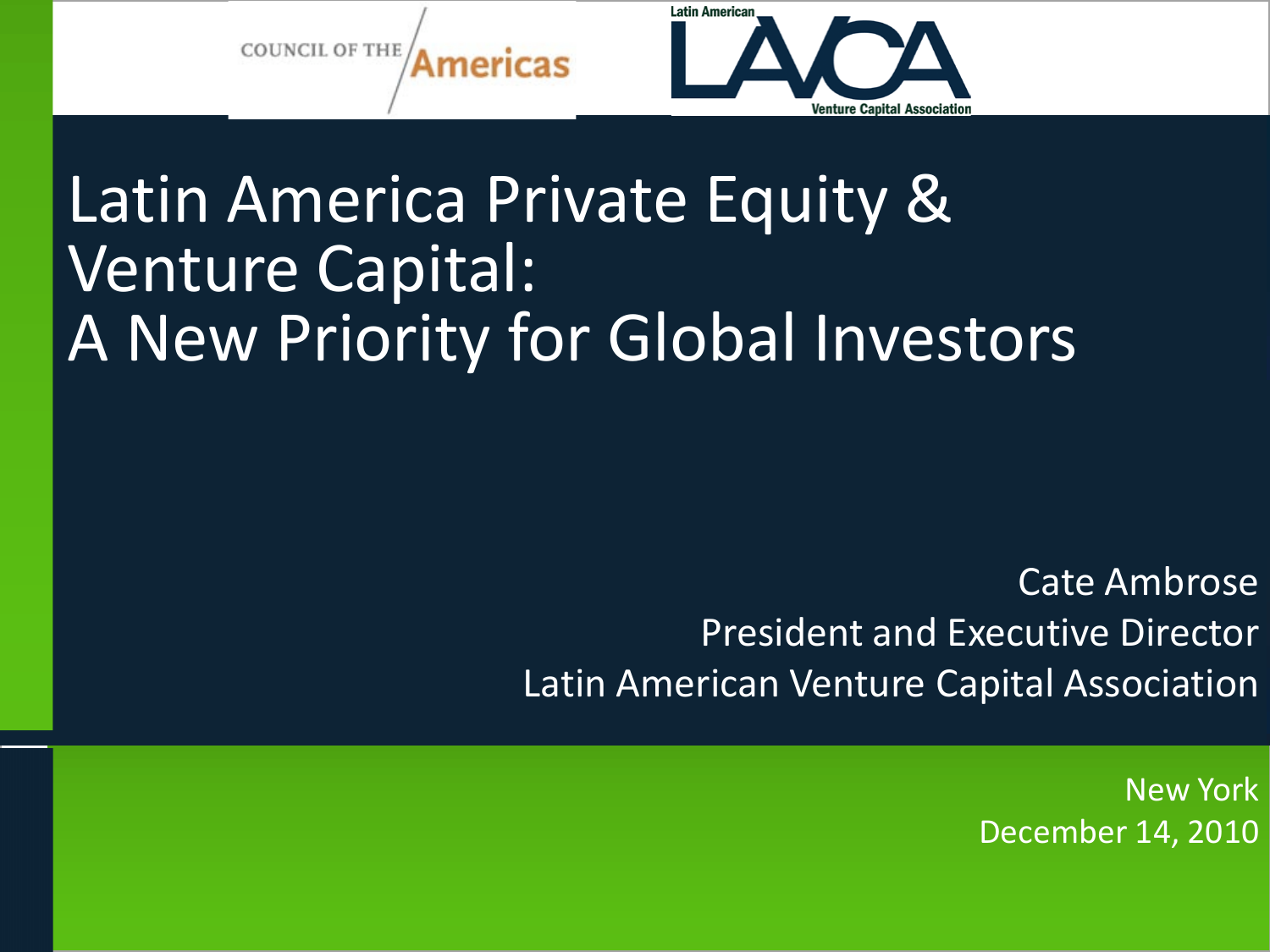#### **LAVCA Overview**

## **Mission**

 To spur regional economic growth by advancing venture capital and private equity investment through programs of research, networking, investor education, the promotion of best investment practices, and the advocacy of sound public policy.

*LAVCA is supported by:*

#### **Members**

- LAVCA's membership is comprised of **89 firms which control assets in excess of US\$25 billion**, directed at capitalizing and growing Latin American businesses.
- **Some of the best known global and regional fund managers are members of LAVCA:**





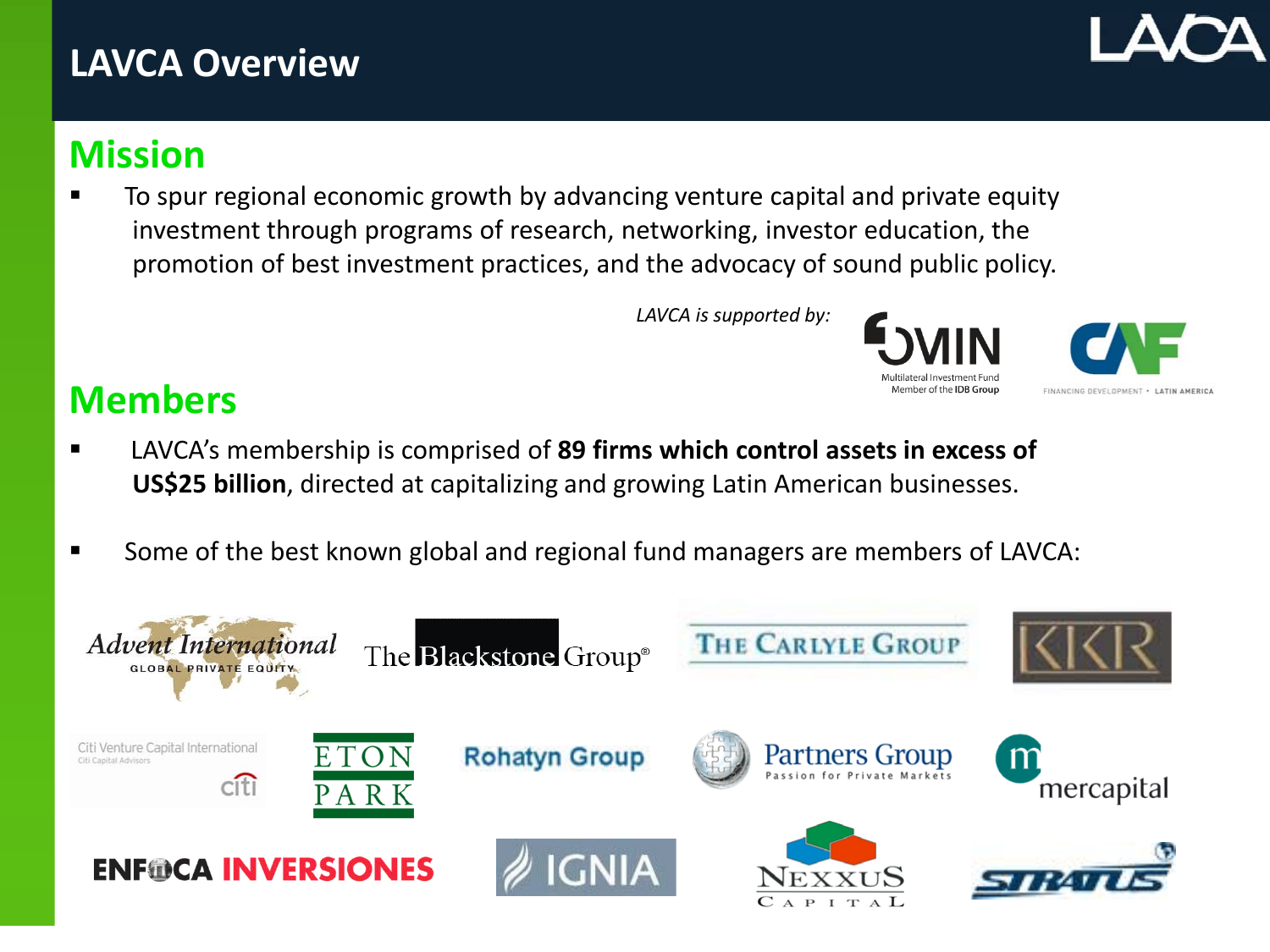

- "Apax to Buy Tivit for \$1 Billion in First Brazil Deal" May 2010
- "Blackstone Agrees to Buy 40% Stake in Brazil's Patria" September 2010

## **DOWJONES**

■ "Burrill To Create Chile Life Sciences Venture Capital Fund" May 2010

#### The Washington Post

"Carlyle Group Acquires Healthcare Firm Qualicorp in Brazil" July 2010



■ "Mercapital Expands into Latin America" September 2010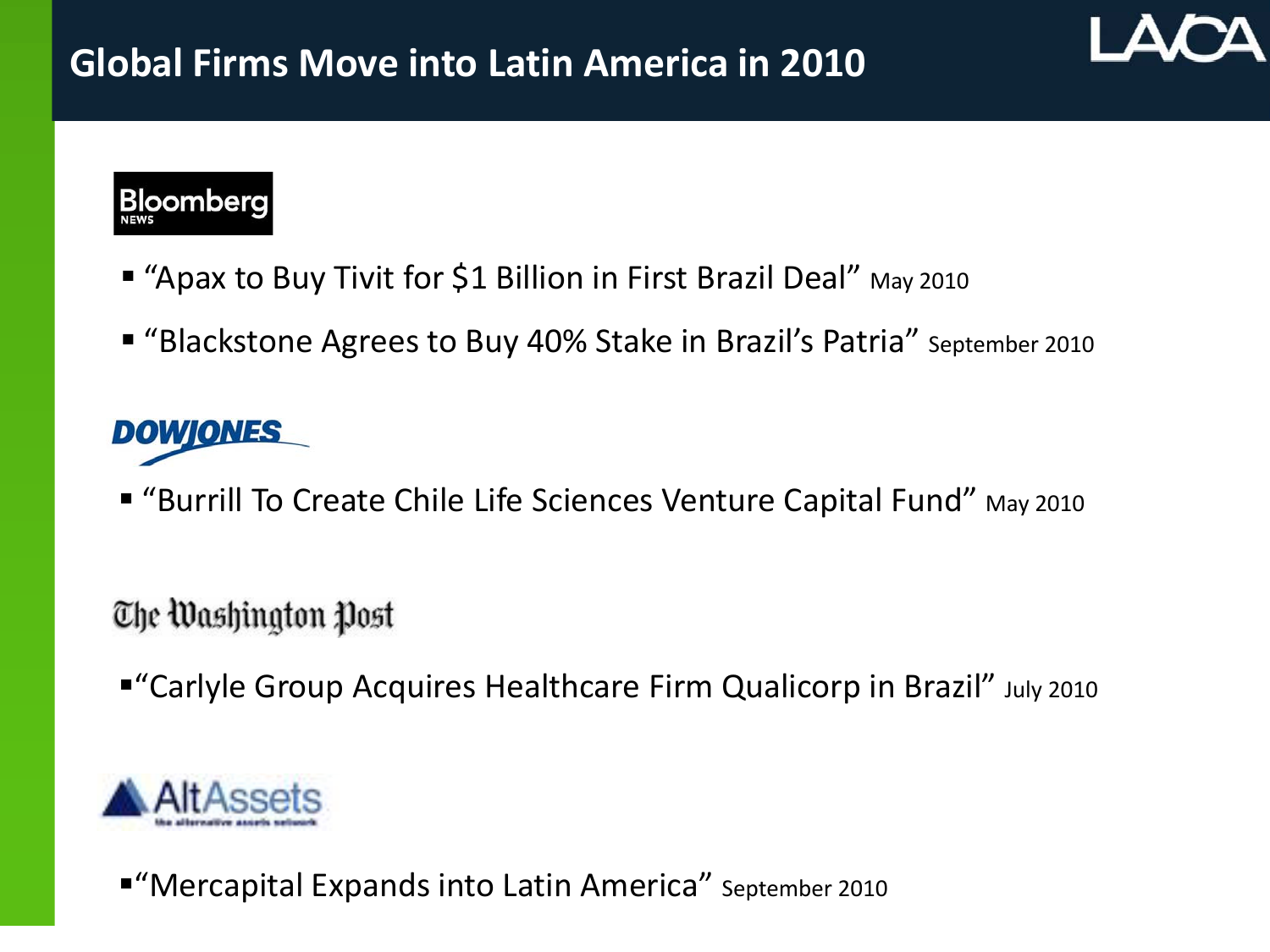#### **PE/VC Investments in the Region**



LACA

5,738

USD Million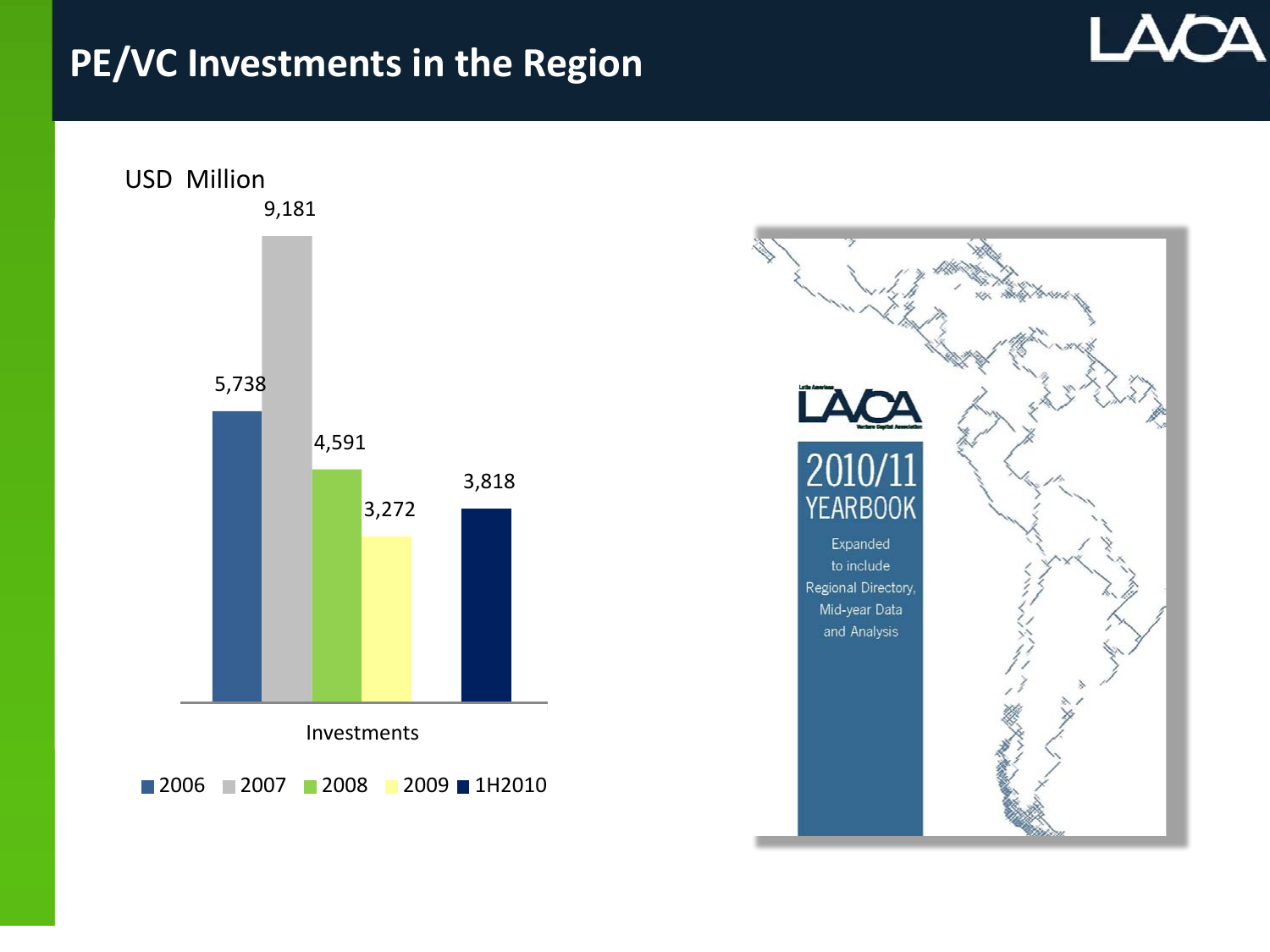### **Fundraising Activity**



4,591 **\$1.65bn for Fifth Latin American Fund**

**In April, Advent International closed on**

3,818

Advent International **GLOBAL PRIVATE EQUITY** 

> Southern Cross  $P$  |

T A

**Southern Cross raised \$1.68bn for its** 

**Fourth PE Fund, announced in September**

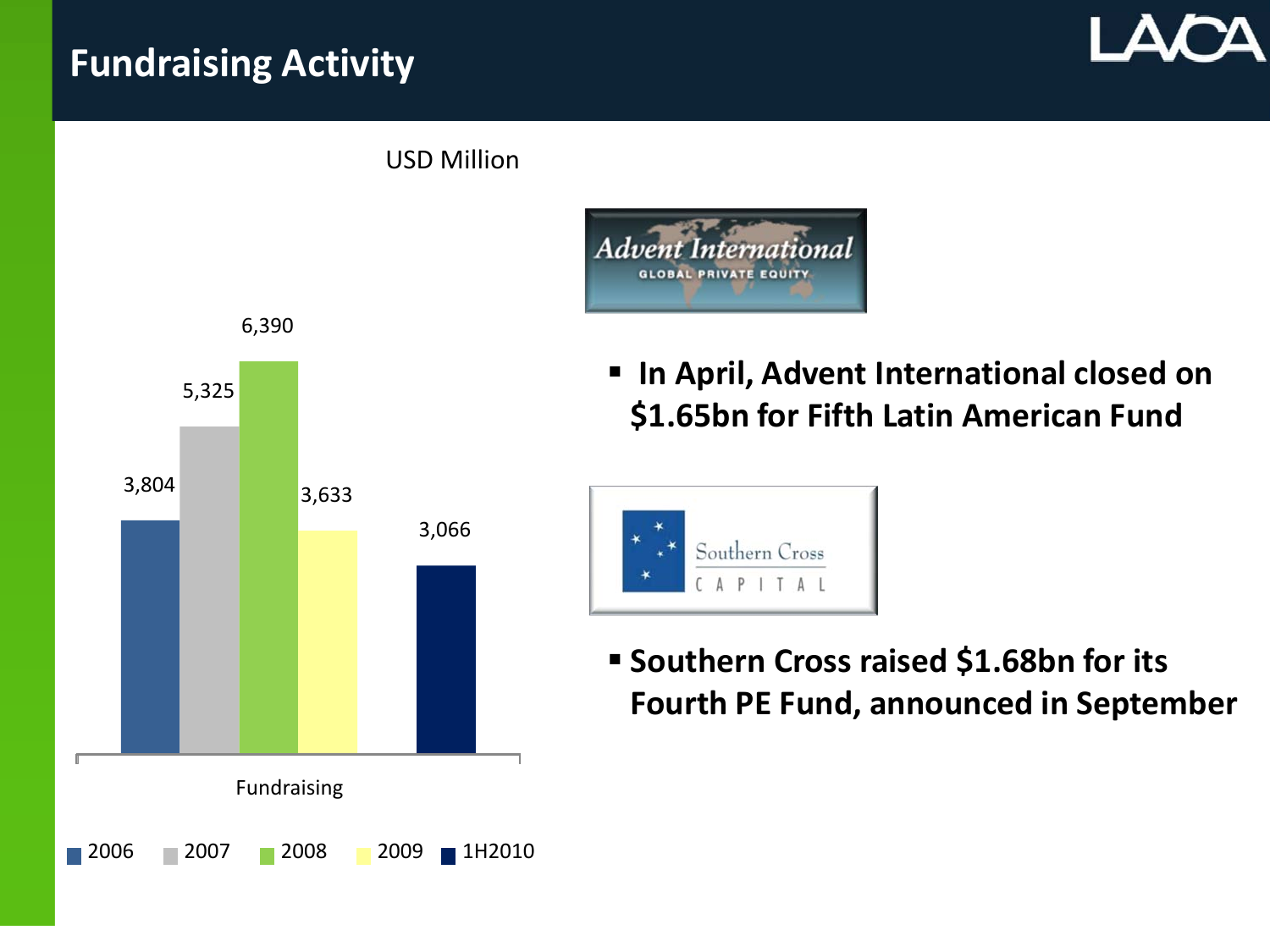#### **LP survey results**

**How do you predict your portfolio allocation to Latin America GPs will change over the next 12 months?**



#### **How would you qualify the following in terms of private capital markets in Latin America?**

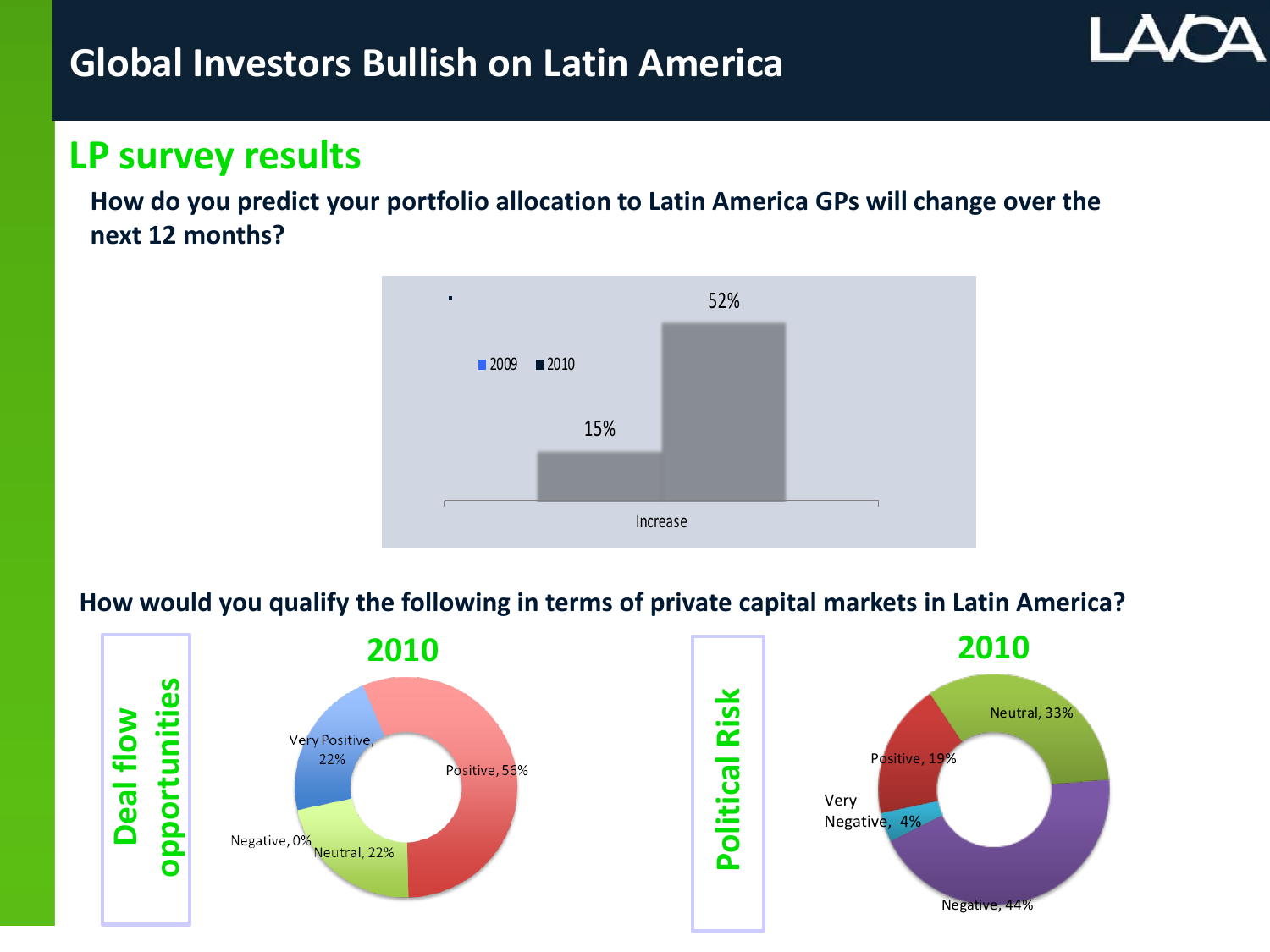#### LA **Regional Pension Funds: An Important Source of Capital**

#### **Restrictions on institutional investors investing in VC/PE**

*Scored from 0-4 where 4=best*

| 4 | <b>Brazil</b>                |
|---|------------------------------|
|   | UK                           |
| 3 | <b>Chile</b>                 |
|   | Colombia                     |
|   | <b>Israel</b>                |
|   | <b>Mexico</b>                |
|   | Peru                         |
|   | Spain                        |
|   | Panama                       |
|   | Taiwan                       |
|   | <b>Trinidad &amp; Tobago</b> |
|   | Uruguay                      |
| 1 | <b>Costa Rica</b>            |
|   | <b>Dominican Republic</b>    |
|   | <b>El Salvador</b>           |
| 0 | Argentina                    |
|   |                              |

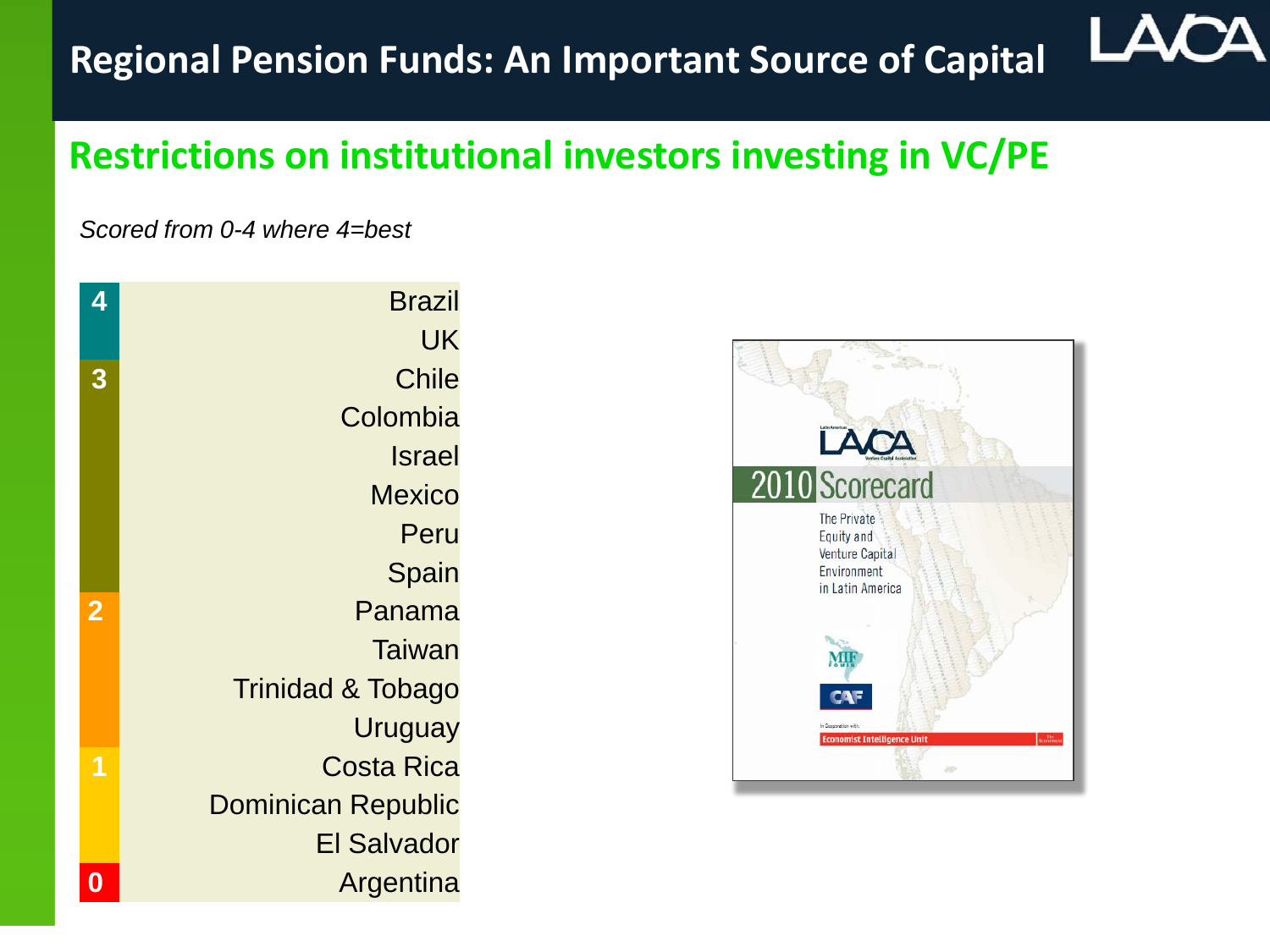#### **Technical Seminars for Local Pension Funds**

LAVCA partners with global expert, Pierre-Yves Mathonet, author of several books on private equity and permanent member of the private equity subcommittee of the Chartered Alternative Investment Analyst® (CAIA) Program to execute seminars for the region's most active pension funds in:

- **Colombia (November 2009)**
- **Brazil (March 2010)**
- **Mexico (November 2010)**
- **Peru (scheduled for March 2011)**





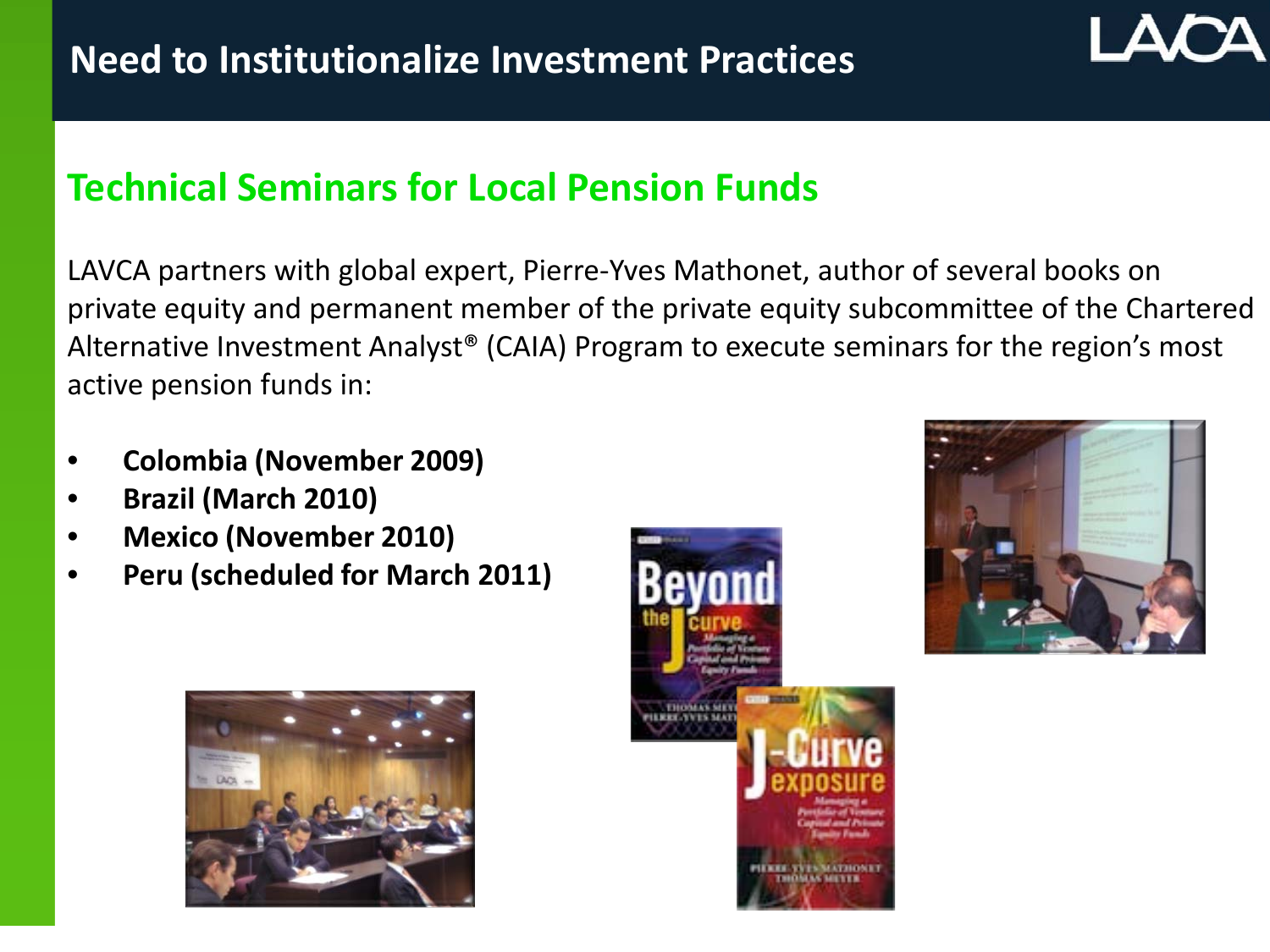**The regulatory and policy environment for PE/VC continues to improve in major LatAm economies** 

Δ

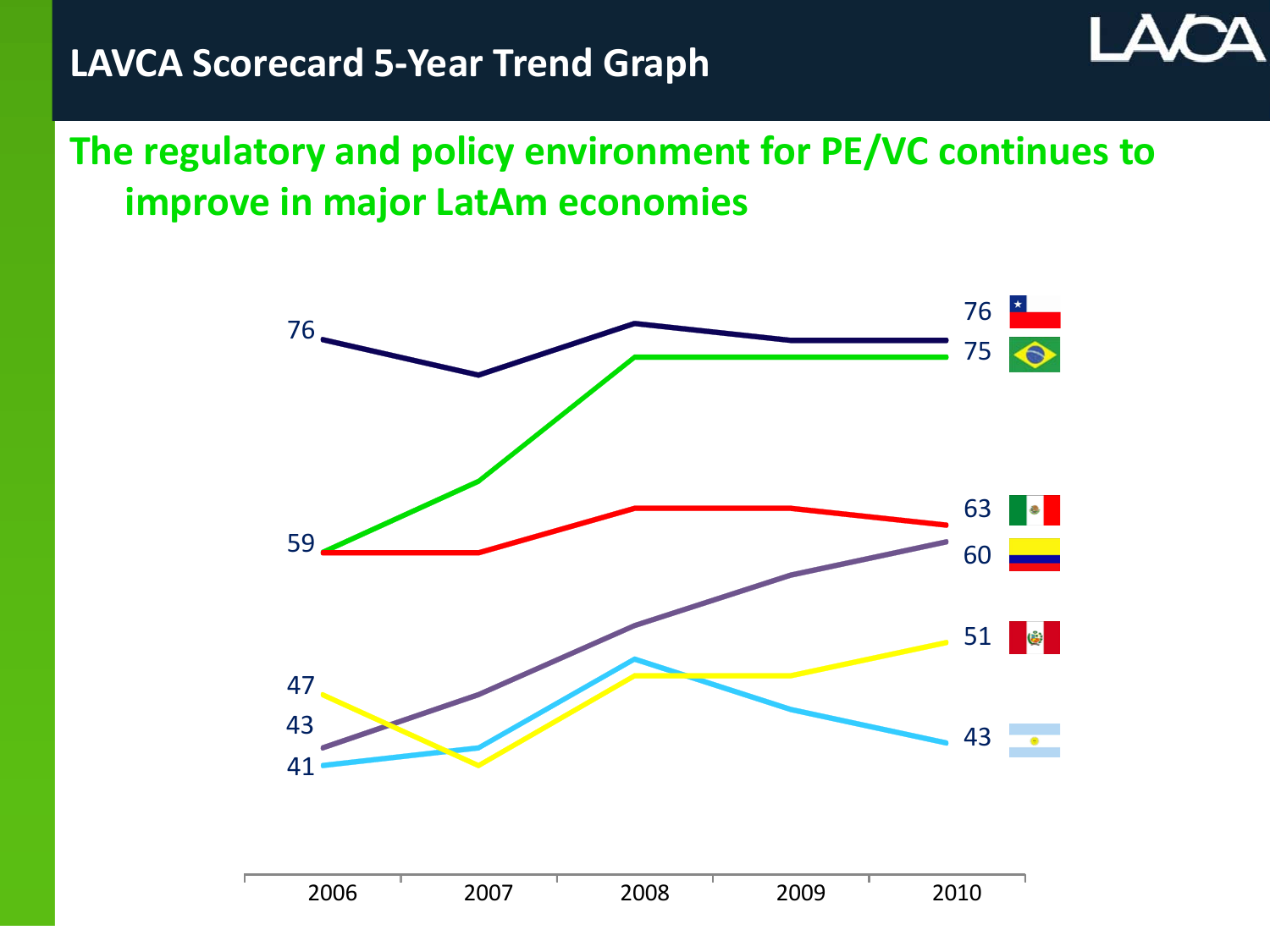$6\phantom{.}$ 

75

70

65

60

55

50

10

09

08

#### **The Latinobarómetro poll**

Private enterprise is essential for the

% agreeing, Latin American average

Private path

2004

05

Source: Latinobarómetro

06

07

country's development

*A more robust economic performance is reflected in rising support for private enterprise and the market economy: some 71% of respondents across the region say that private enterprise is indispensable for development, up from 56% in 2007*

The Economist